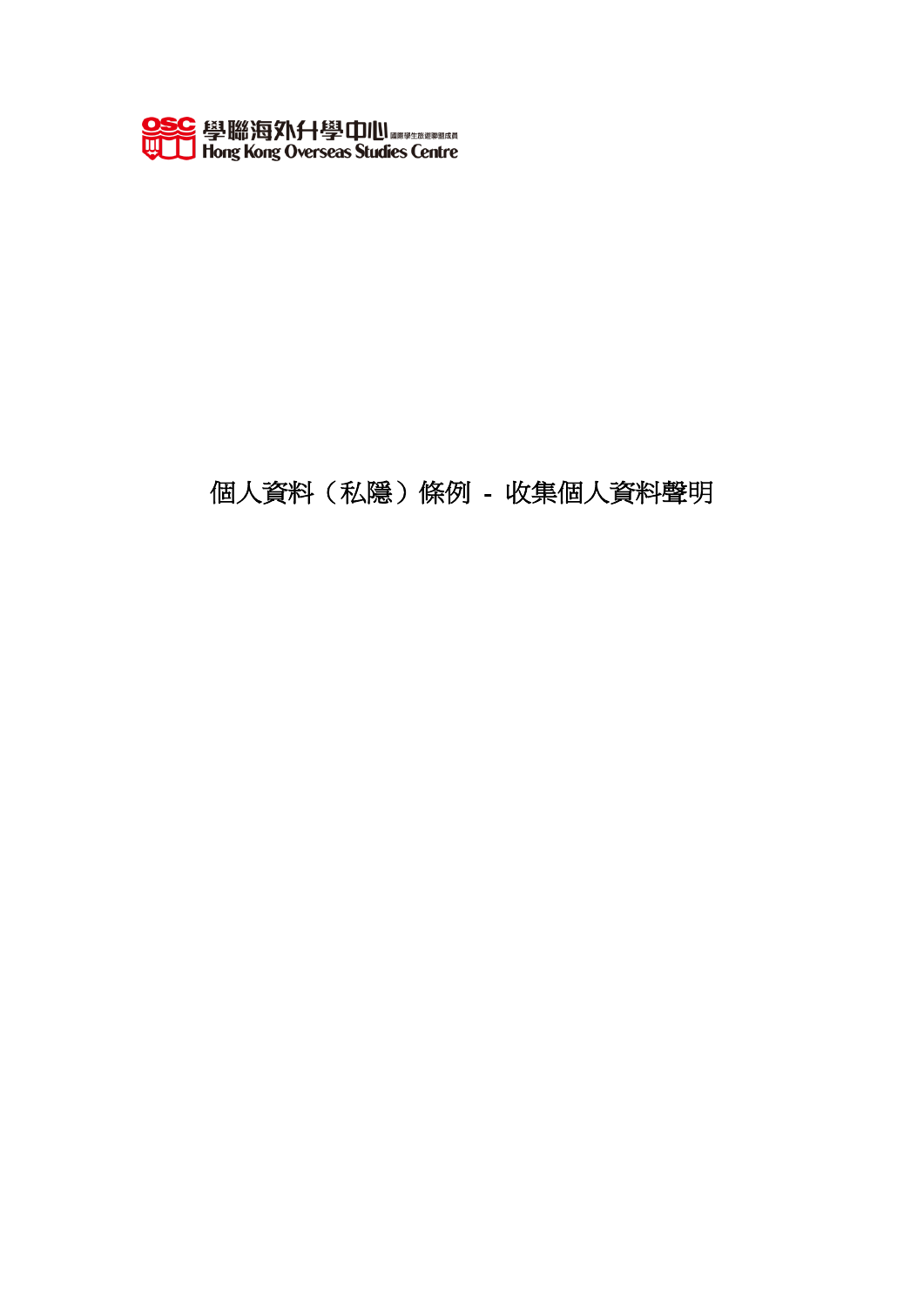#### 學聯海外升學中心有限公司

#### 個人資料(私 隱)條例 - 收集個人資料聲明(「本聲明」)

為依從個人資料(私隱)條例(「條例」),本公司特此通知閣下以下事項:

(1)在要求或查詢產品或服務時,或當本公司提供與產品、服務及申請相關之其 他服務時,閣下有需要不時向本公司提供個人資料。若閣下未能提供該等資 料,可能會令本公司無法處理閣下的要求或向閣下提供或繼續提供訂購及服 務及/或其他相關服務。本公司亦可能會在日常業務運作的過程中向閣下收集 資料,例如當閣下向本公司提出預訂服務或於一般情況下以口頭或書面形式 與本公司溝通。

(2)個人資料收集目的

閣下的個人資料可能會用作下列用途:

- (i) 處理查詢,預訂及服務的申請;
- (ii) 為閣下提供訂購、申請或服務及處理閣下就本公司的產品或服務提出 的要求,包括但不限於要求 増加、更改、取消產品或服務、付款安排、 投訴或要求復效等;
- (iii) 執行與所提供的申請、查詢及服務相關的功能及活動,如核實身份、 資料核對及復效安排等;
- (iv) 行使本公司因不時向閣下提供訂購產品或服務而享有的權利,例如向 閣下要求繳交款項;
- (v) 設計產品及服務以提升本公司的服務質素;
- (vi) 製作數據及進行研究;
- (vii) 營銷服務、產品及其他標的(詳情請參閲本聲明第(4)段):
- (viii) 履行根據下列對本公司具有約束力或適用或期望其遵守的就披露及 使用資料的義務、規定及/或安排:
	- (a)不論於香港特別行政區 (『香港』)境內或境外及不論目前或將來存 在的對其具法律約束力或適用的任何法律;
	- (b)不論於香港境內或境外及不論目前或將來存在的任何法律、監管、 政府、稅務、執法或其他機關,或第三方服務供應者的自律監管或 行業組織或協會所作出或發出的任何指引或指導;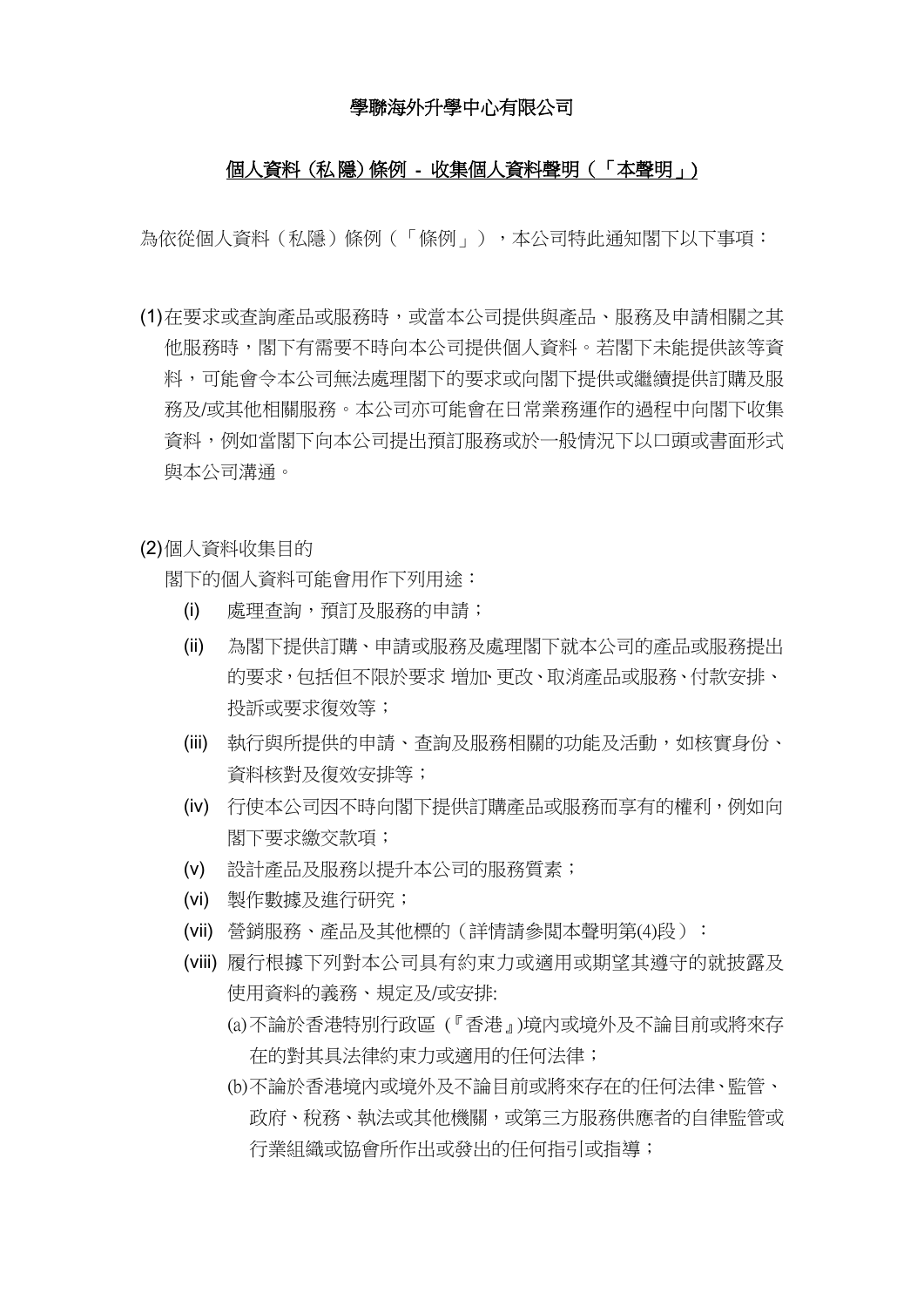- (ix) 允許本公司的權益或業務的實際或建議承讓人、受讓人、參與人或附 屬參與人,就擬涉及的轉讓、出讓、參與或附屬參與的交易進行評估; 及
- (x) 與上述有關的其他用途。

(3)個人資料的轉移

存於本公司的個人資料將會保密,但本公司可能會向以下各方透露該等資料 作本聲明第(2)段所列出的用途,下列機構如何處理與使用該等資料本公司概 不承擔任何責任:

- (i) 任何代理人、承包人、院校、或就本公司之業務運作,包括行政、電 訊、電腦、付款、資料處理、儲存、調查和追收款項或就與申請、查 詢及相關之其他服務,向本公司提供服務的第三方服務供應者 (如 航空公司、住宿、旅行社、保險公司、各國駐港辦事處/領事館,郵遞、 印刷、電訊公司、相關院校或其他必須知悉有關資料的第三方及其代 理機構或關聯公司);
- (ii) 任何對本公司負有保密責任的其他人士;
- (iii) 與本公司有或將有商業往來的第三方供應者及各院校;
- (iv) 本公司為遵守任何法律規定,或根據法律、監管、政府 、税務、 執 法或其他機關,保險,或第三方服務供應者或各院校的自律監管或行 業組織或協會所作出或發出對本公司有約束力或適用或期望其遵守 的規則、規例、實務守則、指引或指導,或根據本公司向本地或外地 的法律、監管、政府、税務、執法或其他機關,或保險或第三方服務供 應者的自律監管或行業組織或協會的任何合約或其他承諾(以上不論 於香港境內或境外及不論目前或將來存在的),而有義務或以其他方 式被要求向其作出披露的任何人士或機構;
- (v) 本公司的權益或業務的任何實際或建議承讓人、受讓人、參與人或附 屬參與人;
- (vi) 第三方獎賞、客戶或會員、聯盟公司、品牌合作及優惠計劃供應商;
- (vii) 本公司的品牌合作夥伴(該等品牌合作夥伴的名稱會在有關服務和產 品的申請表格及/或宣傳資料上列明);及
- (viii) 本公司為就本聲明第(2)(vii)段所列明的用途而聘用的外判服務供應 商(包括但不限於郵寄公司、電訊公司、電話銷售和直接促銷代理、 電話服務中心、數據處理公司和資訊科技公司)。 該等資料可能被轉移至香港境外。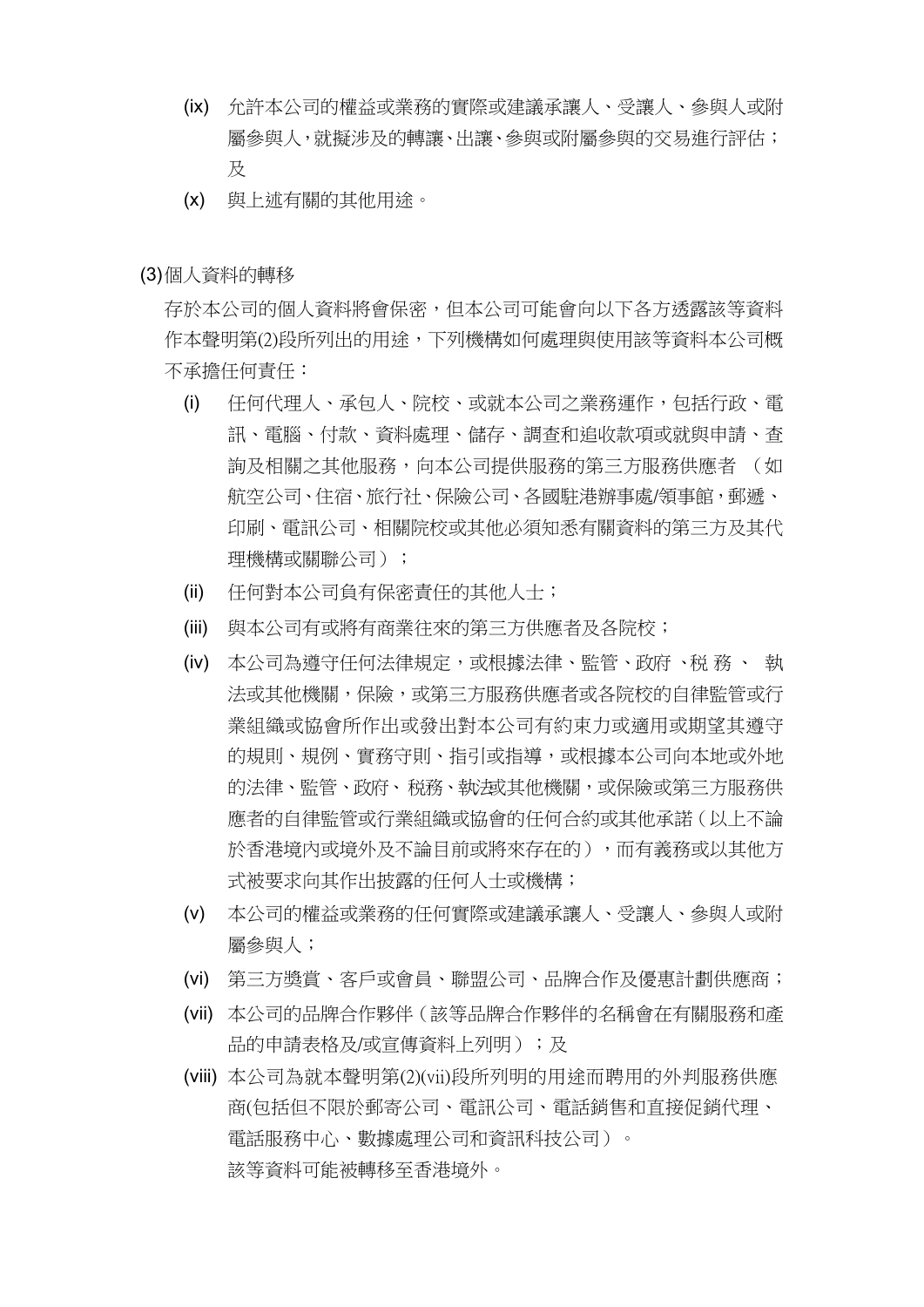(4)在直接促銷中使用個人資料

本公司可能把閣下的個人資料用於直接促銷,除非本公司已取得閣下的同 意(包括表示不反對),否則本公司並不可以如此使用閣下的個人資料, 但條例所指明的豁免情況除外。就此,請注意:

- (i) 本公司可能把本公司不時持有閣下的姓名、聯絡資料、產品及服務組 合資料、交易模式及行為、財務背景及人口統計數據用於直接促銷;
- (ii) 本公司可能就下列服務、產品及促銷標的進行促銷:
	- (a) 旅遊、升學、遊學、國際三証、保險及相關服務及產品;
	- (b) 獎賞、客戶或會員或優惠計劃及相關服務及產品:及
	- (c) 本公司的品牌合作夥伴提供之服務及產品(該等品牌合作夥伴的 名稱會在有關服務和產品的申請表格及/或宣傳資料上列明):
- (iii) 上述服務、產品及促銷標的可能由本公司及/或下列各方提供:
	- (a) 第三方獎賞、客戶或會員、品牌合作或優惠計劃供應商; 及/或
	- (b) 本公司的品牌合作夥伴(該等品牌合作夥伴的名稱會在有關服務 和產品的申請表格及/或宣傳資料上列明)。

# 如閣下不希望本公司使用閣下的資料作上述直接促銷用途,閣下可通知本公 司行使閣下的選擇權拒絶促銷。閣下可根據本聲明第(5)段所提供的聨絡方法 以書面向本公司提出有關要求,或於有關的申請表格內向本公司表達閣下拒 絕促銷的意願(如適用)。

(5)査閲及改正資料權利

根據條例規定,閣下有權查詢本公司是否持有閣下的個人資料及要求索取 該等資料的複本(查閲資料要求),並要求本公司就不準確的資料作出改 正 。 閣下如欲行使有關權利,請以書面經以下聯絡方法向本公司提出:

九龍長沙灣荔枝角道 777 號田氏企業中心 2007-11 室

個人資料保障組

電郵地址:sincerity@hkst.com

根據規例,本公司有權就辦理任何査閲資料要求收取合理費用。

(6)閣下亦有權根據本聲明第(5)段所提供的聯络方法向本公司的個人資料保障組 索取本公司有關個人資料私隱的政策及實務,並獲告知本公司持有的個人資 料的種類。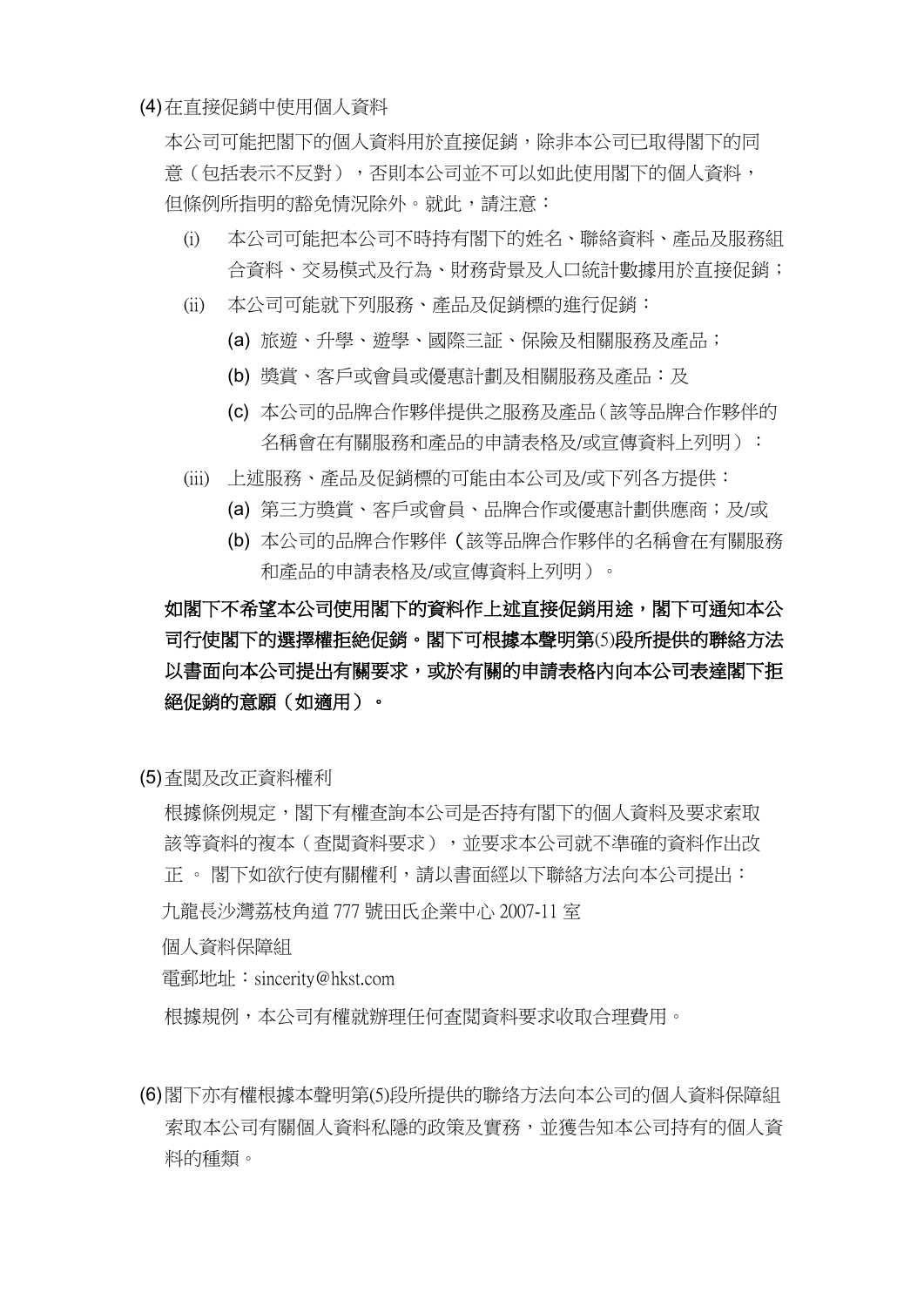- (7)本公司只會根據上述任何用途上的合理需要或適用法例或規例規定的期間保 存閣下的個人資料。
- (8)如閣下對本聲明有任何疑問,請按本聲明第(5) 段所提供的聯絡方法以書面向 本公司提出。
- (9)本聲明不會限制客戶在條例下所享有的權利。
- (10)本公司保留修改本聲明的權利。

2013 年 10 月 本公司發出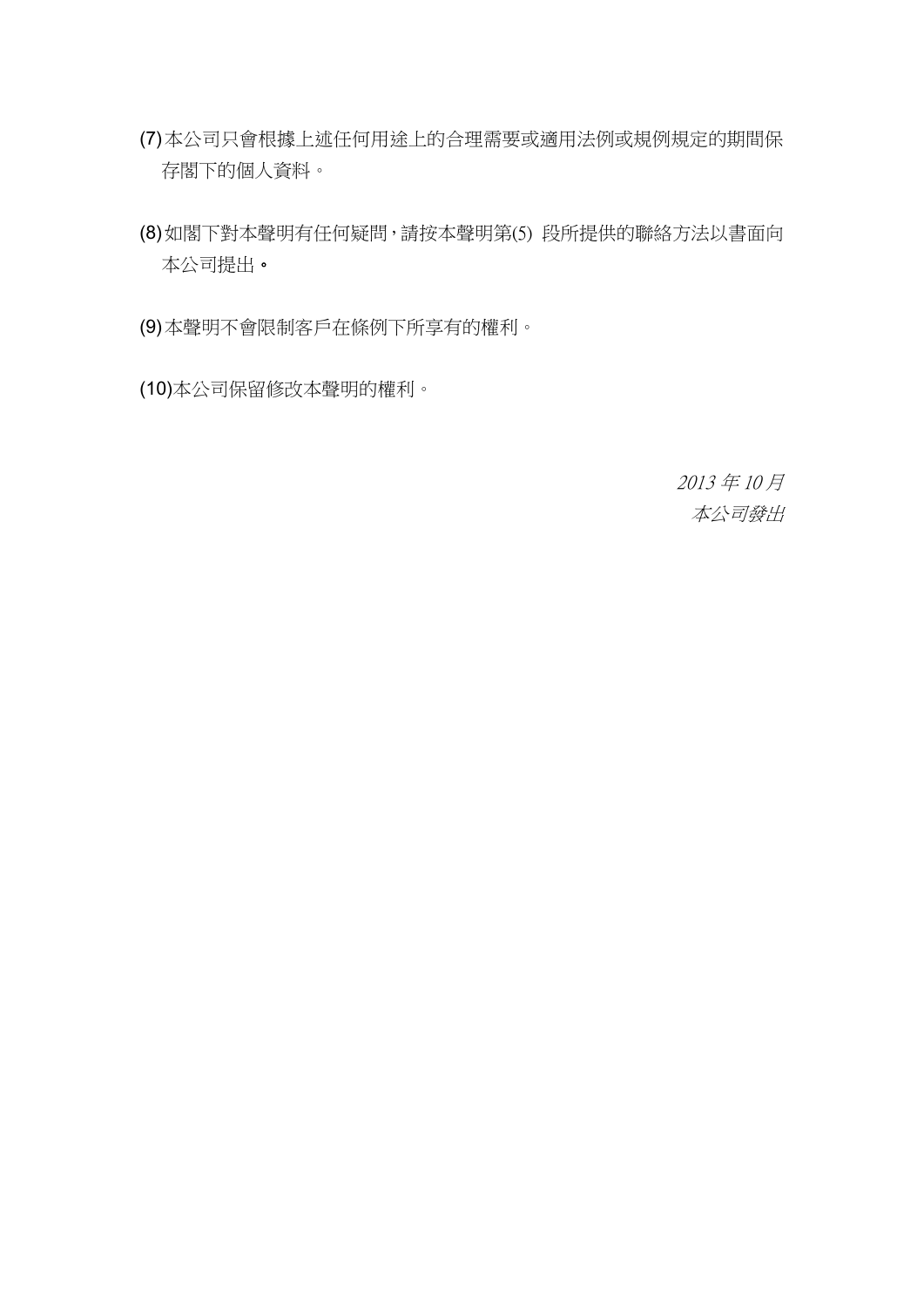

The Personal Data (Privacy) Ordinance - Personal Information Collection Statement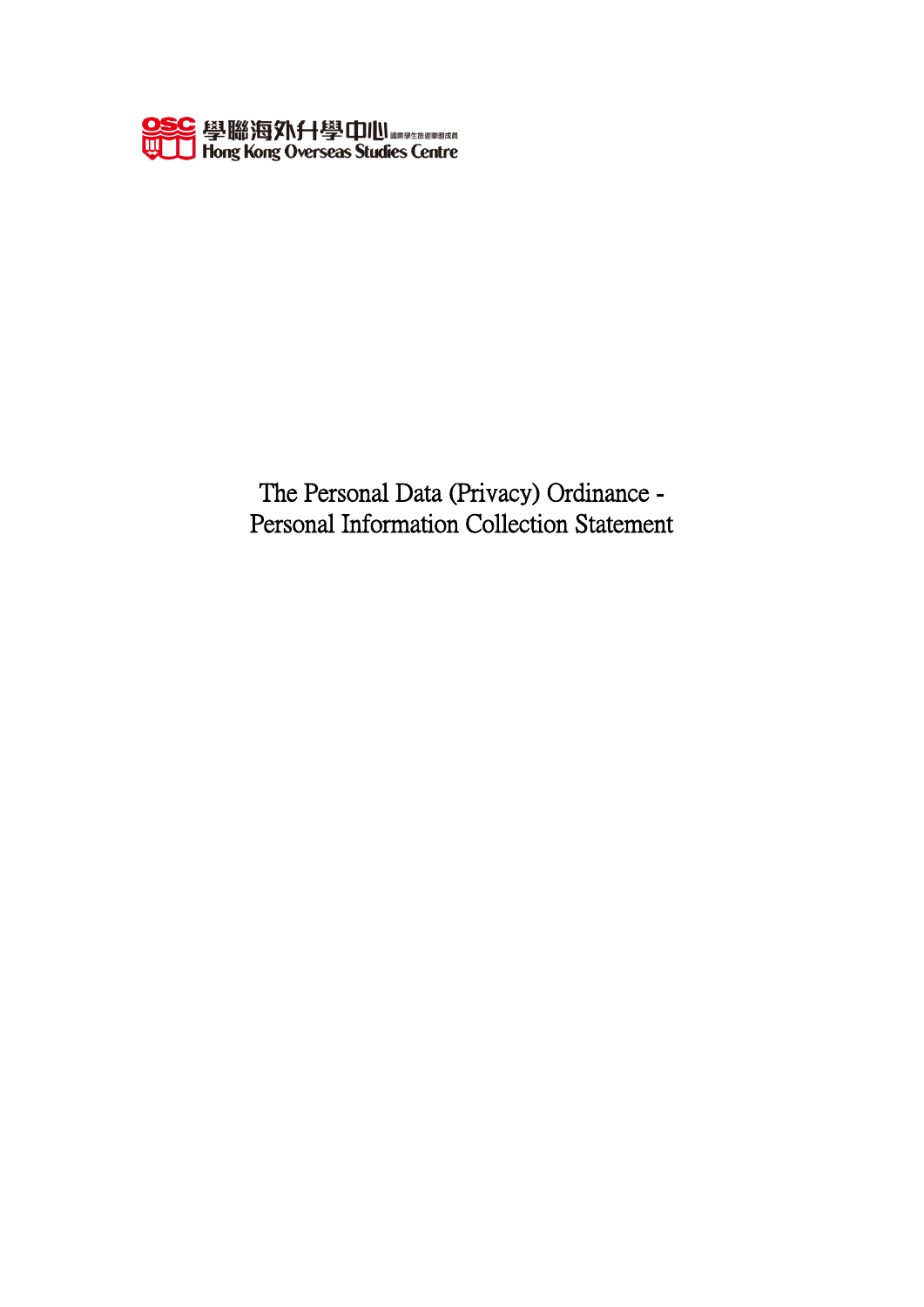### Hong Kong Overseas Studies Centre Ltd (the "Company")

## The Personal Data (Privacy) Ordinance - Personal Information Collection Statement (the "Statement")

In compliance with the Personal Data (Privacy) Ordinance ("the Ordinance"), the Company would like to inform you of the following:

(1)From time to time, it may be necessary for you to supply the Company with personal data in connection with your application for or provision by the Company of products or services as well as the carrying out by the Company of other services relating to these products or services. Failure to supply such data may result in the Company being unable to process your application or to provide or continue to provide the products and services and/or the related services to you. Data may also be collected by the Company from you in the ordinary course of the Company's business, for example, when you want to make a reservation of service with the Company or generally communicate verbally or in writing with the Company.

### (2)PURPOSES FOR COLLECTING PERSONAL DATA

Personal data relating to you may be used for the following purposes:

- (i) processing enquiries or requests for our products or services;
- (ii) providing our products or services to you or processing requests made by you in relation to our products or services, including but not limited to requests for addition, alteration or deletion of products or services or setting up of direct debit facilities as well as complaint or reinstatement of services;
- (iii) performing functions and activities incidental to the provision of products and services such as identity verification, data matching and reinstatement arrangement;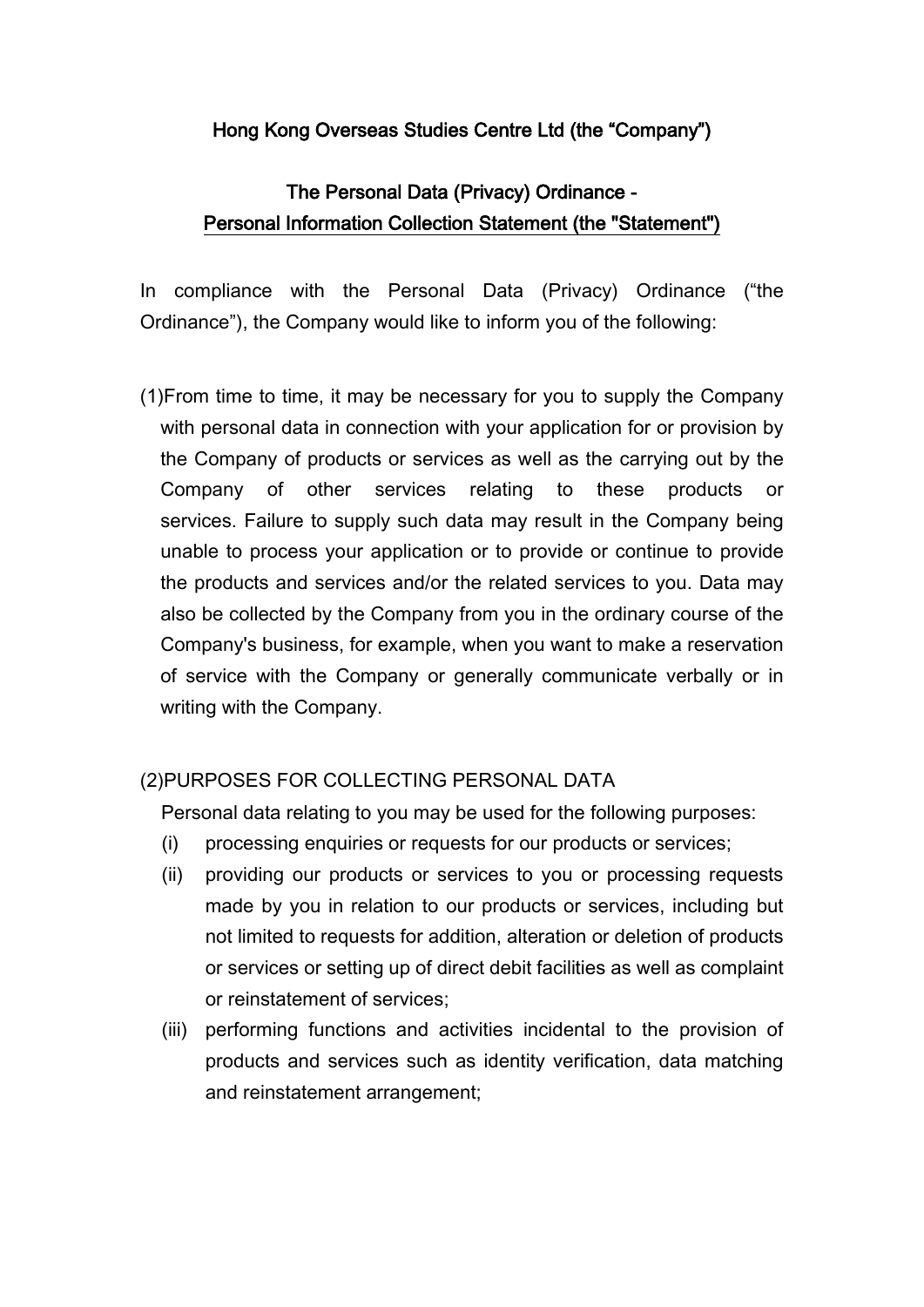- (iv) exercising the Company's rights in connection with the provision of products or services to you from time to time, for example, to request payment from you;
- (v) designing products and services with a view to improving the Company's quality of service;
- (vi) preparing statistics and conducting research;
- (vii) marketing services, products and other subjects (please see further details in paragraph (4) of this Statement);
- (viii) complying with the obligations, requirements and/or arrangements for disclosing and using data that bind on or apply to (the Company) or that it is expected to comply according to:
	- (a)any law binding or applying to it within or outside the Hong Kong Special Administrative Region ("Hong Kong" ) existing currently and in the future;
	- (b)any guidelines or guidance given or issued by any legal, regulatory,

governmental, tax, law enforcement or other authorities, or by self-regulatory bodies or industry bodies/associations of a third party services providers within or outside Hong Kong and existing currently or in the future; or

- (ix) enabling an actual or proposed assignee, transferee, participant or sub-participant of the Company's rights or business to evaluate the transaction intended to be the subject of the assignment, transfer, participation or sub-participation; and
- (x) any other purposes relating to the purposes listed above.

### (3)TRANSFER OF PERSONAL DATA

Personal data held by the Company relating to you will be kept confidential but the Company may provide such data to the following parties for the purposes set out in paragraph (2) of this Statement. The Company shall not bear any responsibility of the following parties on the use the personal data thereof:

(i) any agent, contractor, college/school or third party service provider who provides services to the Company in connection with the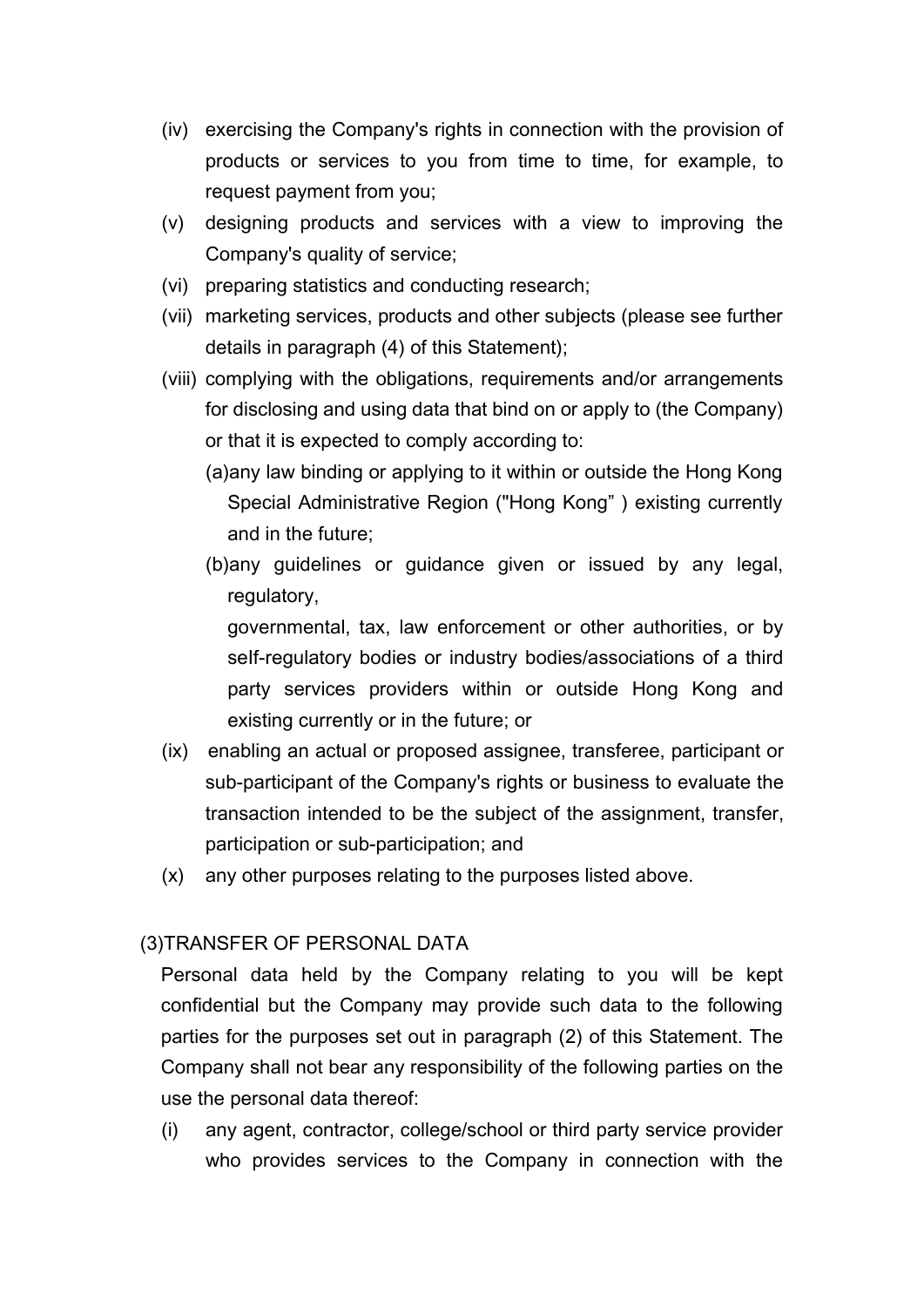operation of the business of the Company including administrative, telecommunications, computer, payment, data processing, storage, investigation and debt collection services as well as other services incidental to the provision of our products and services by the Company (such as airline company, accommodations, travel agencies, insurance company, consulate, post office/courier, printer, data processing companies, college/school or a third party including its agent or related company which as a matter of necessity has to know about the personal data);

- (ii) any other person or entity under a duty of confidentiality to the Company which has undertaken to keep such data confidential;
- (iii) companies and college/school with whom the Company has or will have commercial dealings;
- (iv) any person or entity to whom the Company is under an obligation or otherwise required to make disclosure (a) under the requirements of any law; (b) under the requirements of the rules, regulations, codes of practice, guidelines or guidance given or issued by any legal, regulatory, governmental, tax, law enforcement or other authorities, insurance company or self-regulatory or industry bodies or associations or third party service providers or college/school binding on or applying to the Company with which the Company is expected to comply; or (c) under any contractual or other commitment of the Company with local or foreign legal, regulatory, governmental, tax, law enforcement or other authorities, or insurance company or self-regulatory or industry bodies or associations of third party service providers, all of which may be within or outside Hong Kong and may be existing currently or in the future;
- (v) any actual or proposed assignee, transferee, participant or sub-participant of the Company's rights or business;
- (vi) third party reward, loyalty, co-branding and privileges program providers;
- (vii) co-branding partners of the Company and/or any member of the Company (the names of such co-branding partners can be found in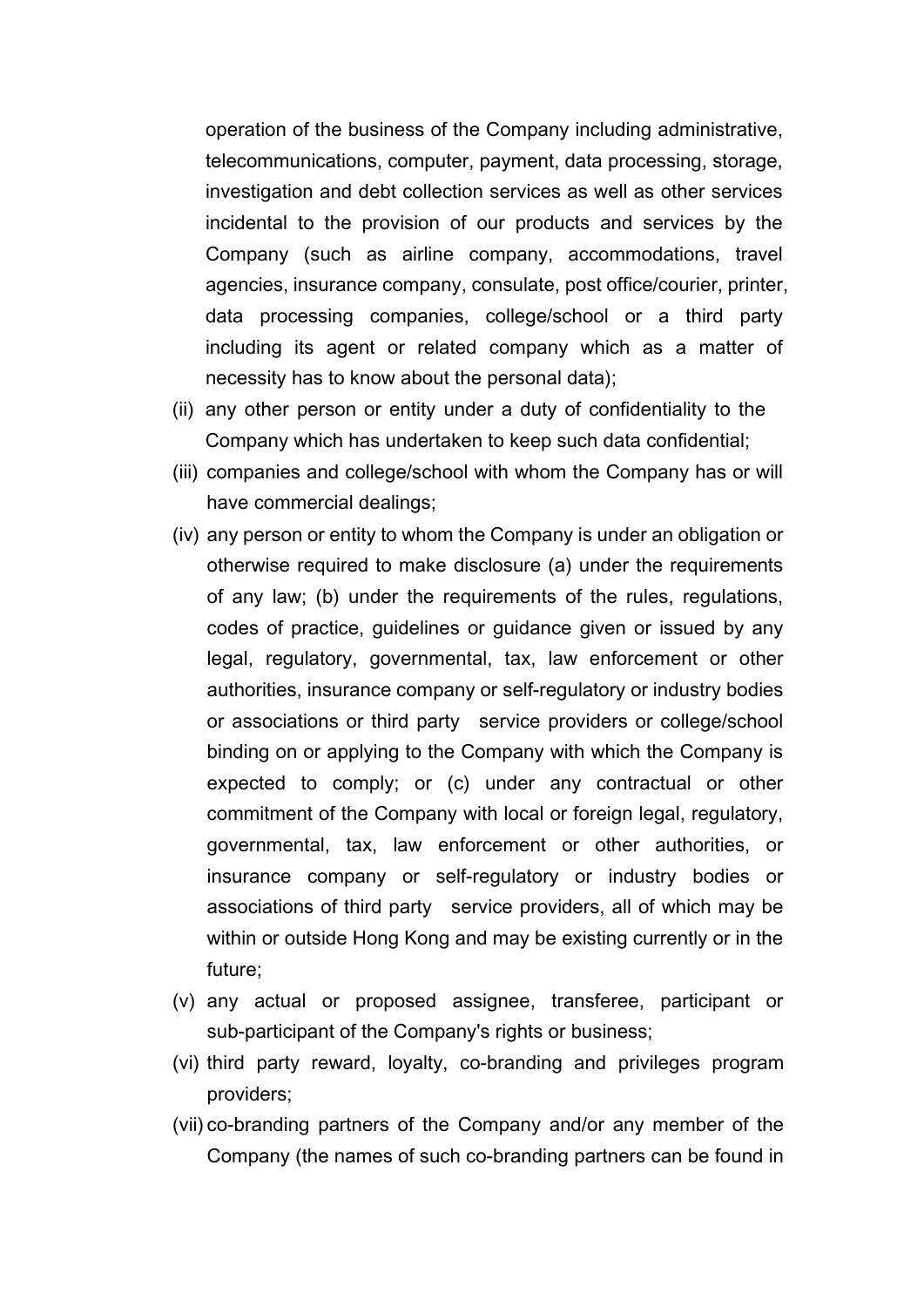the application form(s) and/or promotional material for the relevant services and products, as the case may be); and

(viii) external service providers (including but not limited to mailing houses, telecommunication companies, telemarketing and direct sales agents, call centres, data processing companies and information technology companies) that the Company engages for the purposes set out in paragraph (2)(vii) of this Statement. Such information may be transferred to a place outside Hong Kong.

### (4)USE OF PERSONAL DATA IN DIRECT MARKETING

The Company may use your personal data in direct marketing. Save in the circumstances exempted in the Ordinance, the Company cannot use your personal data without your consent (which includes an indication of no objection). In this connection, please note that:

- (i) the name, contact details, products and services portfolio information, transaction pattern and behavior, financial background and demographic data of you held by the Company from time to time may be used by the Company in direct marketing;
- (ii) the following services, products and subjects may be marketed:
	- (a) travel information, overseas studies, study tours, ISIC card application, insurance and related services and products;
	- (b) reward, loyalty or privileges programs and related services and products; and
	- (c) services and products offered by the co-branding partners of the Company (the names of such co-branding partners can be found in the application form(s) and/or promotional material for the relevant services and products, as the case may be);
- (iii) the above services, products and subjects may be provided by the Company and/or:
	- (a) third party reward, loyalty, co-branding or privileges program providers; and/or
	- (b) co-branding partners of the Company (the names of such co-branding partners can be found in the application form(s)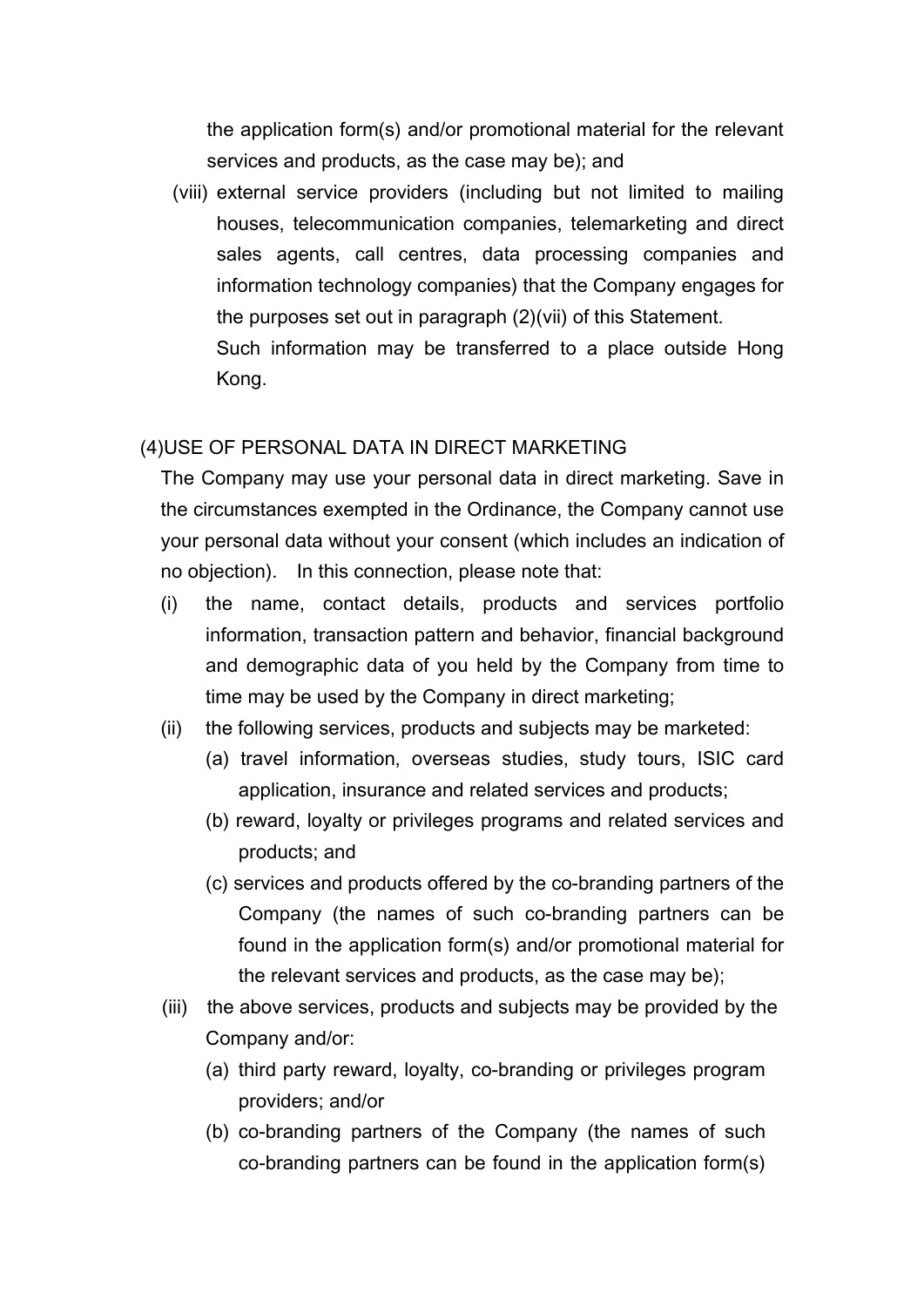and/or promotional material for the relevant services and products, as the case may be).

If you do not wish the Company to use your personal data in direct marketing as described above, you may exercise your opt-out right by notifying the Company. You may write to the Corporate Data Protection Team of the Company at the address or e-mail address provided in paragraph (5) of this Statement, or provide the Company with your opt-out choice in the relevant application form (if applicable).

### (5)DATA ACCESS AND CORRECTION RIGHT

In accordance with the Ordinance, you have the right to check whether the Company holds personal data about you and to require the Company to provide a copy of such data (data access right) and to correct the data which is inaccurate. Such requests can be made in writing to the Corporate Data Protection Team of the Company at the following address or e-mail address:

The Corporate Data Protection Team

Hong Kong Student Travel Ltd

Room 2007-11 ,

Tins Enterprises Centre,

777 Lai Chi Kok Road,

Cheung Sha Wan, Kowloon,

Hong Kong e-mail address : sincerity@hkst.com

According to the Ordinance, the Company has the right to charge a reasonable fee for the processing of any data access request.

(6)You also have the right, by writing to the Company's Corporate Data Protection Team at the address or e-mail address provided in paragraph (5) of this Statement, to request for the Company's policies and practices in relation to personal data and to be informed of the kinds of personal data held by the Company.